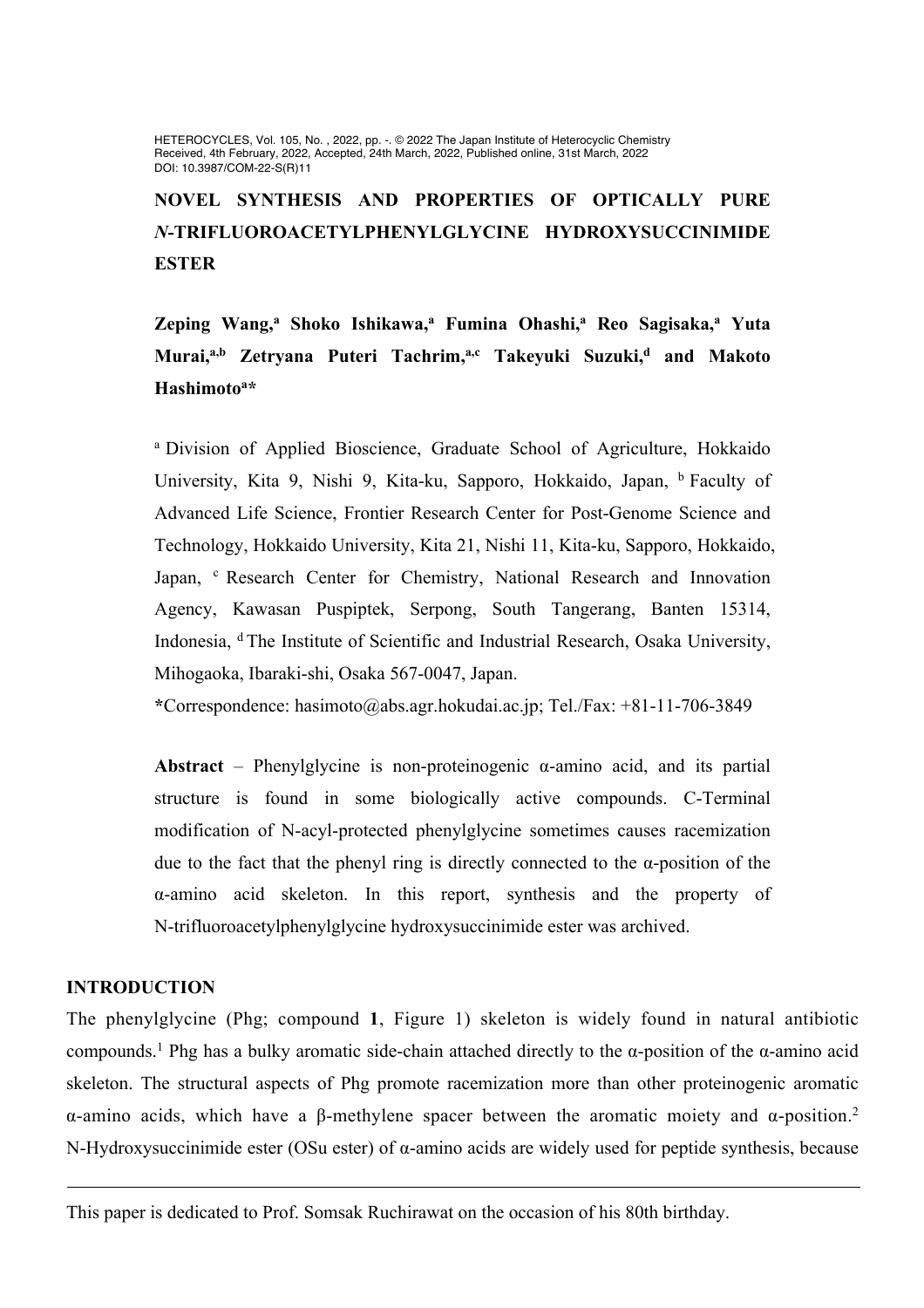of their higher storage stabilities and sufficient reactivities with amino components.3 There are several reports that N-carbamate protected Phg derivatives that were converted to their corresponding OSu ester.4 On the other hand, there are few reports regarding OSu ester of N-acyl-protected Phg derivatives. N-trifluoroacetyl (TFA) protection of α-amino acid was used as a more easily removable N-acyl protective group than other N-acyl protection in peptide chemistry. <sup>5</sup> This study presents details of the first synthesis of N-TFA-Phg-OSu and its utilization for peptide formation, and deprotection of protecting groups.

#### **RESULTS AND DISCUSSION**

N-trifluoroacetyl protection of optically pure phenylglycine was conducted with ethyl trifluoroacetate in the presence of tetramethylguanidine, which is rare in the use use of trifluoroacetylation, based on previous reports.<sup>6</sup> Triethylamine (TEA), which is a common base for trifluoroacetylation,<sup>7</sup> can be utilized in a stereo-retention manner as indicated by optical rotation analysis. TFA-Phg-OH (**2**) was treated with HOSu (1.1 eq) and 1-ethyl-3-(3-dimethylaminopropyl)carbodiimide monohydrochloride (WSCD·HCl, 1.0 eq), which is the standard method for synthesizing succinimide ester of N-TFA α-amino acids,<sup>8</sup> at rt for 1 h. The reaction mixture was worked up with saturated aqueous NaHCO3 to recover the starting material (30%), and two major products were detected in the organic layer. The two components were

Table 1. Synthesis of TFA-Phg-OSu **3** from Phg **1** with various conditions

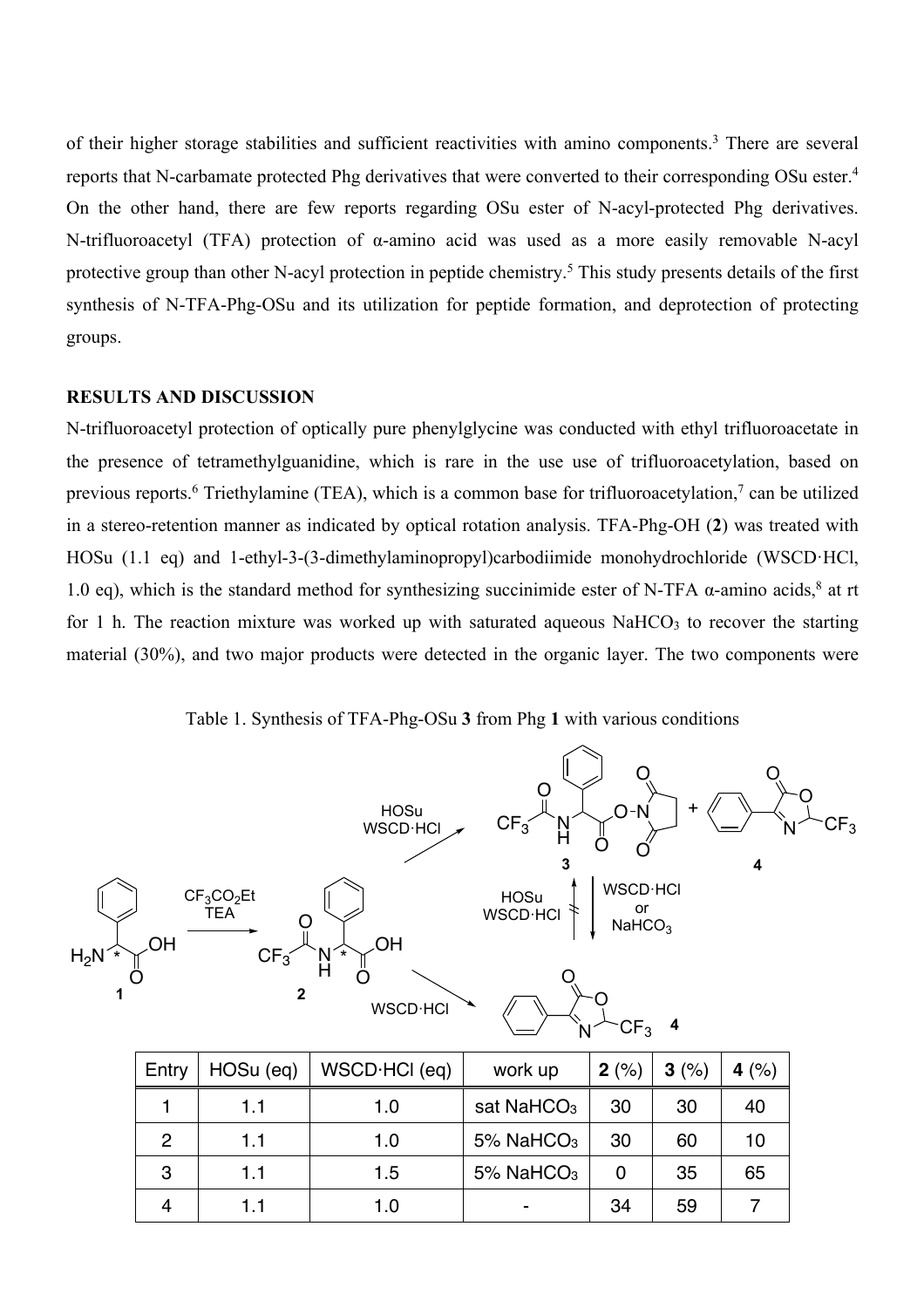separated by hexane treatment. The hexane insoluble compound was identified as the desired TFA-Phg-OSu (**3**, 30%), and the byproduct (oxazolone **4**<sup>9</sup> , 40%) was isolated from the hexane soluble fraction (Table 1, Entry 1).

Due to the byproduct **4**, which seemed to increase during the work-up described above, the reaction mixture was treated with 5% aqueous NaHCO<sub>3</sub> to recover the starting material 2. The proportion of the desired product **3** was increased to 60% (Table 1, Entry 2). The reaction with a slight excess of WSCD·HCl (1.5 eq) afforded oxazolone **4** (65%, Table 1, Entry 3) as the major product. These results indicate that the formation of oxazolone **4** was promoted with a high pH treatment and a large amount of WSCD·HCl. The oxazolone **4** was generated quantitatively from the treatment of the isolated TFA-Phg-OSu 3 with WSCD·HCl (1.0 eq) in  $CH_2Cl_2$  at rt or partitioned between  $CH_2Cl_2$  and saturated aqueous NaHCO3. On the other hand, compound **3** cannot be synthesized from oxazolone **4** in the presence of HOSu and WSCD·HCl (Table 1). The reaction mixture was directly analyzed to elucidate the proportions for each component. The results indicated that TFA-Phg-OSu **3** was major product and oxazolone **4** was less than 10% (Table 1, entry 4), with proportions that were identical with the 5% aqueous NaHCO<sub>3</sub> treatment.

TFA-Phg-OSu **3**, which was synthesized with 1.1eq of HOSu and 1.0 eq WSCD·HCl, afforded optical rotation as +31 and –30 for L- and D-isomers, respectively. Further analysis of the optical rotation of **3** with acid hydrolysis of these succinimide esters, which were identified as Phg **1**, revealed +22 and –21 for L- and D-isomers, respectively. The observed values were lower than the optically pure Phg (–155 for D-isomer<sup>10</sup>). These results indicated that the racemization might have occurred during the formation of TFA-Phg-OSu **3** from TFA-Phg-OH **2**.

The higher optical rotation values of **3** were preliminary observed with the amounts of HOSu in a dependent manner. Table 2 emphasizes the proportion of the reaction mixture that were analyzed with various amount of HOSu in the presence of 1.0 eq of WSCD·HCl at rt for 1.5 h. The conversion rates for

| Entry          | HOSu (eq)      | $2(\%)$ | 3(%) | 4 $(\% )$ |
|----------------|----------------|---------|------|-----------|
|                | 1.5            | 34      | 59   |           |
| $\overline{2}$ | $\overline{2}$ | 28      | 62   | 10        |
| 3              | 5              | 43      | 52   | 5         |
| 4              | 7.5            | 44      | 52   |           |
| 5              | 10             | 46      | 50   |           |

Table 2. Proportion of the reaction mixture of the equivalent of compound D-**2** and WSCD·HCl (1.0 eq) with various amounts of HOSu at rt for 1.5 h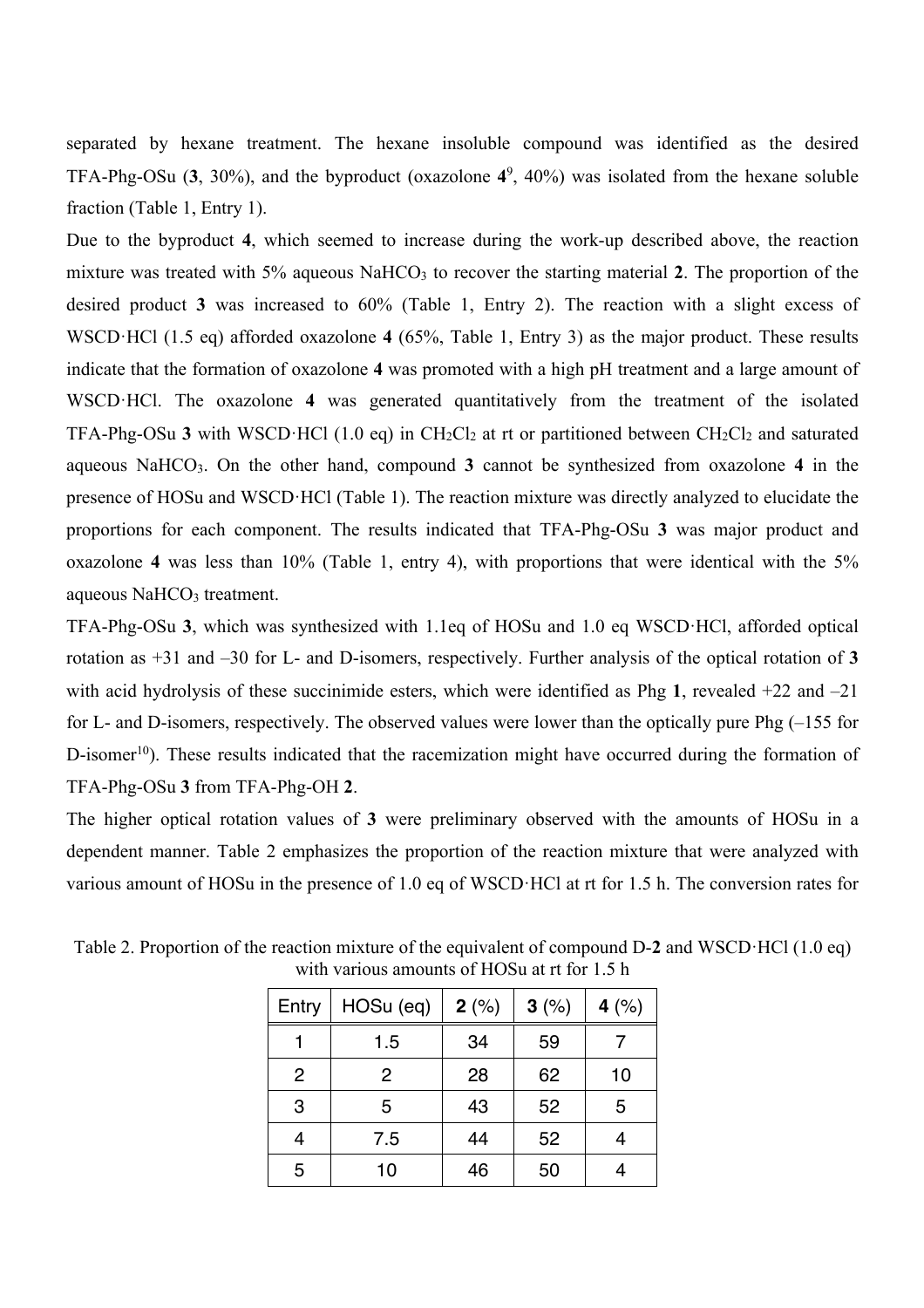TFA-Phg-OSu **3** from **2** were slightly lower for the reactions with up to 10 eq of HOSu, but the oxazolone **4** formations maintained less than 5% (Table 2, Entries 3–5).

The synthesized **3** with various amounts of HOSu and acid hydrolyzed compounds were subjected to optical rotation analysis (Table 3). The optical rotation of **3** increased in a HOSu dependent manner up to 7.5 eq for both isomers. The analysis of acid hydrolyzed **3**, as unprotected Phg **1**, also had the same tendency as the analysis of **3**, and the optical rotation values were identical to the report of optical pure Phg. The results indicated the excess HOSu, which could be an intermolecular nucleophilic reaction and might play a role in the competition of the intramolecular reaction (oxazolone formation) to carboxylic acid–carbodiimide complex in a stereo-retentive manner.

Table 3. Synthesis of TFA-Phg-OSu **3** with various amounts of HOSu. The optical rotations of synthesized **3** and acid hydrolyzed **3** as Phg **1**



| Entry          | $\mathbf{2}$ | <b>HOSu</b>    | $[\alpha]_D$     |                   |  |  |
|----------------|--------------|----------------|------------------|-------------------|--|--|
|                |              |                | 3                | Hydrolyzed 3      |  |  |
| 1              | L-           | 1.1            | $+31$            | $+22$             |  |  |
|                | D-           |                | $-30$            | $-21$             |  |  |
| $\overline{2}$ | L-           | $\overline{2}$ | $+40$            | $+37$             |  |  |
|                | D-           |                | $-41$            | $-38$             |  |  |
| 3              | Ŀ            | 5              | $+72$            | $+115$            |  |  |
|                | D-           |                | $-70$            | $-113$            |  |  |
|                | L-           |                | $+86$            | $+155$            |  |  |
| $\overline{4}$ | D-           | 7.5            | $-87$            | $-156$            |  |  |
| 5              | Ŀ            |                | $+85$            | $+154$            |  |  |
|                | D-           | 10             | $-86$            | $-155$            |  |  |
|                |              |                | $(c = 1, CHCl3)$ | $(c = 1, 1M HCl)$ |  |  |

The optically pure TFA-D-Phg-OSu (D-**3**) was subjected to D-Ala-OMe·HCl (D-**5**, 1.2 eq) at rt in CH2Cl2 for the formation of the peptide TFA-Phg-Ala-OMe **6**. TEA, one of the most common bases for peptide synthesis, was then used to proceed with the reaction. For a typical reaction, two diastereomer peptides, namely TFA-D-Phg-D-Ala-OMe (D, D)-**6** and TFA-L-Phg-D-Ala-OMe (L, D)-**6** were observed.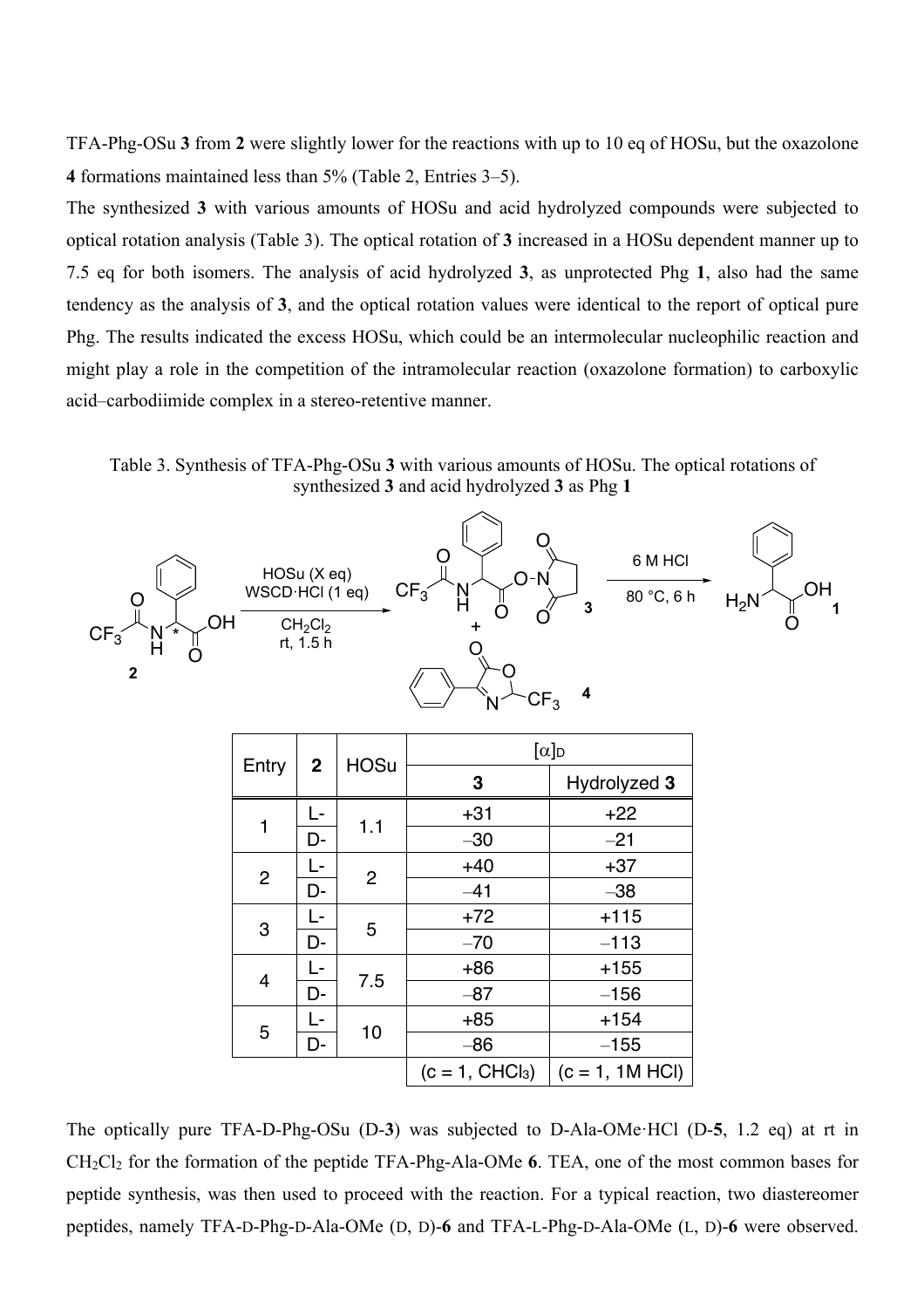The presence of the enantiomeric position of these peptides could be distinguished by the difference of methyl ester signals on <sup>1</sup>H-NMR at a chemical shift  $\delta$  = 3.69 ppm for (D, D)-6 and  $\delta$  = 3.76 ppm for (L, D)-**6**. The reaction with 1.5 eq TEA afforded the product **6** quantitatively, but part of the peptide (~30%) consisted of (L,D)-**6** (Table 4, Entry 1). The reaction with 1 eq TEA could not prevent racemization (Table 4, Entry 2). The control experiment with treatment D-**3** with 1 eq TEA, followed by the addition of D-**5** afforded diastereomeric mixture (Table 4, Entry 3). These results indicated the TFA-D-Phg-OSu (D-**3**) was converted to oxazolone under basic conditions; then, the intermediate was utilized for peptide formation to afford a diastereomeric mixture. The peptide formation was subjected with a lower amount of TEA and D-5 in advance. Then, D-**3** was added to the mixture. Even though the formation of (L, D)-**6** was below 15%, the chemical yield was extremely lower (less than 40%, Table 4, Entries 4~8).

Table 4. Peptide formations with TFA-D-Phg-OSu (D-**3**) and D-Ala-OMe HCl (D-**5**) in the presence of TEA. \* D-**3** was treated with TEA for an hour, then D-**5** was added to the rm for 1 h.



\* D-**3** was treated with TEA for 1 h, then D-**5** was added to the rm for 1 h.

Based on the TEA utilization as the base for peptide formation of TFA-Phg-Ala-OMe **6**, the racemization may have been promoted by a homogeneous reaction mixture to compete the formation of oxazolone from **3** and maintain a nucleophilicity of **5**.

For further understanding the minimalization of oxazolone and effectiveness to maintain nucleophilicity of **5**, several alkaline salts were subjected for the peptide formation in heterogeneous reaction conditions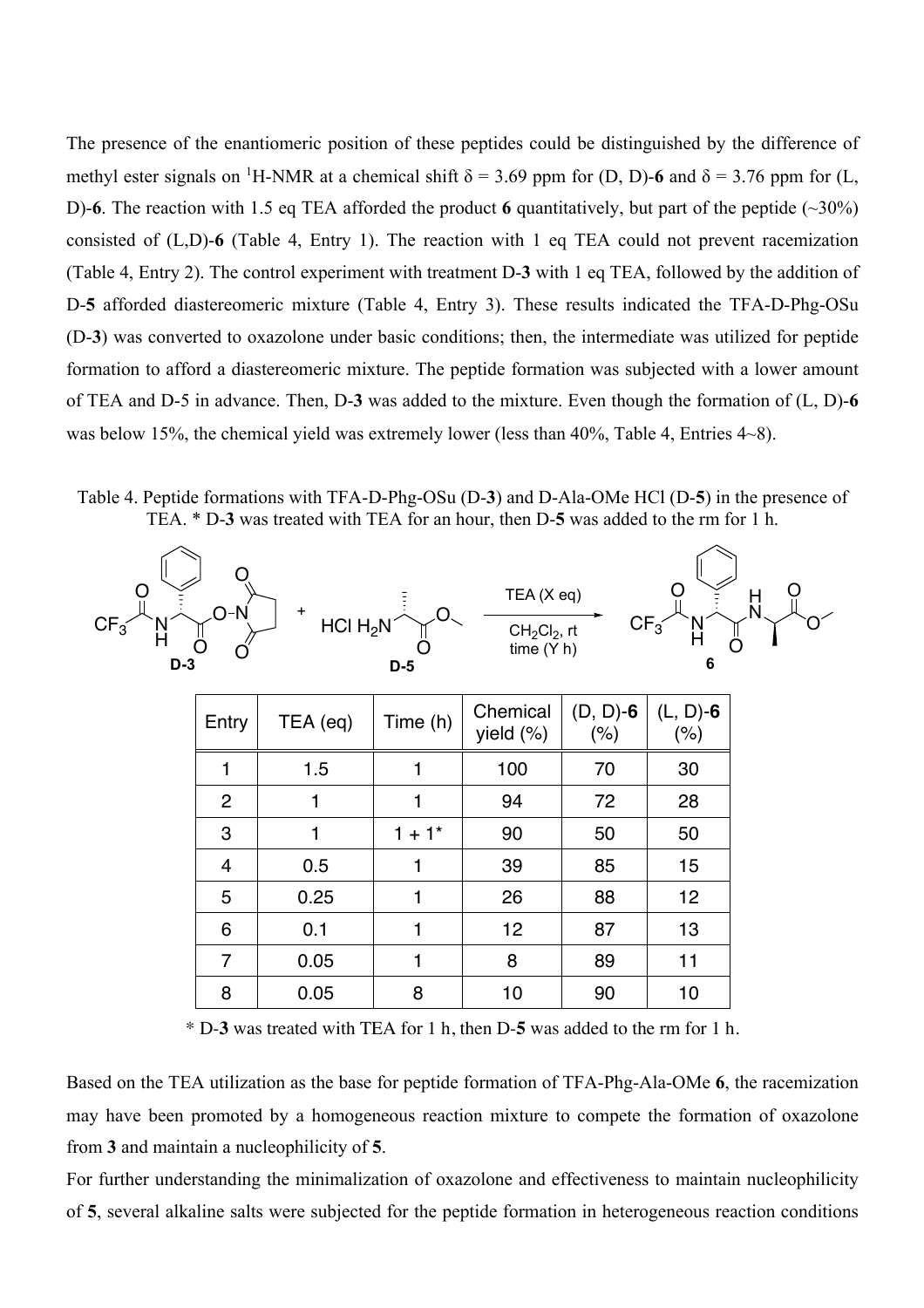(Table 5). The heterogeneous reaction mixtures of D-3 and D-5 with  $K_2CO_3$  for 1 h, the optimized rection time for the reaction with TEA, afforded low chemical yields (Table 5, Entries 1, 3 and 7). The reaction proceeded effectively after 8 h without any increasement of unretarded optical active peptide formation (less than 15%, Table 5 Entries 2, 4 and 5). The amount of  $K_2CO_3$  up to 1 eq was acceptable for higher chemical yield and less (L, D)-**6** formation. Under sodium bicarbonate condition, the partial hydrolysis of succinimide D-**3** was observed after 8 h (Table 5, Entry 8). The effective reaction for sodium carbonate was observed with excess amount (2.5 eq, Table 5, Entry 11). The utilization of basic salt for the peptide formation of TFA-Phg-OSu (D-**3**) in a heterogeneous reaction mixture decreased the possibility of unretarded optical active peptide formation. The diastereomer **6** at Phg moiety was synthesized from optically pure 3 and 5 in the presence of  $K_2CO_3$  at rt for 8 h with less than 15%. The optically pure 3 and **5** were subjected to the established condition with sodium carbonate (Table 6).

Table 5. Peptide formations with TFA-D-Phg-OSu (D-**3**) and D-Ala-OMe HCl (D-**5**) in the presence of basic salt for heterogeneous reactions

| CF <sub>3</sub> | $O-N$<br>$D-3$ | O<br>$\ddot{}$                  | HCI H <sub>2</sub> N | $D-5$        | Base (X eq)<br>$CH2Cl2$ , rt<br>time(Y h) | $CF_3$                 | 6                      | $\frac{\mathsf{H}}{\mathsf{N}}$ |
|-----------------|----------------|---------------------------------|----------------------|--------------|-------------------------------------------|------------------------|------------------------|---------------------------------|
|                 | Entry          | <b>Base</b>                     | eq                   | Time (h)     | Chemical<br>yield (%)                     | $(D, D)$ -6<br>$(\% )$ | $(L, D)$ -6<br>$(\% )$ |                                 |
|                 | $\mathbf{1}$   | K <sub>2</sub> CO <sub>3</sub>  | 0.25                 | $\mathbf{1}$ | 10                                        | 88                     | 12                     |                                 |
|                 | $\overline{2}$ | K <sub>2</sub> CO <sub>3</sub>  | 0.25                 | 8            | 36                                        | 88                     | 28                     |                                 |
|                 | 3              | K <sub>2</sub> CO <sub>3</sub>  | 0.5                  | $\mathbf{1}$ | 16                                        | 90                     | 10                     |                                 |
|                 | 4              | K <sub>2</sub> CO <sub>3</sub>  | 0.5                  | 8            | 85                                        | 84                     | 16                     |                                 |
|                 | 5              | K <sub>2</sub> CO <sub>3</sub>  | $\mathbf{1}$         | 8            | 84                                        | 86                     | 14                     |                                 |
|                 | 6              | NaHCO <sub>3</sub>              | 0.5                  | 8            | 13                                        | 84                     | 16                     |                                 |
|                 | $\overline{7}$ | NaHCO <sub>3</sub>              | 1                    | 1            | 13                                        | 90                     | 10                     |                                 |
|                 | 8              | NaHCO <sub>3</sub>              | 1                    | 8            | 68*                                       | 86                     | 14                     |                                 |
|                 | 9              | Na <sub>2</sub> CO <sub>3</sub> | 0.5                  | 8            | 23                                        | 90                     | 10                     |                                 |
|                 | 10             | Na <sub>2</sub> CO <sub>3</sub> | $\mathbf{1}$         | 8            | 28                                        | 88                     | 12                     |                                 |
|                 | 11             | Na <sub>2</sub> CO <sub>3</sub> | 2.5                  | 8            | 92                                        | 85                     | 15                     |                                 |

\* Hydrolysis of **3** was observed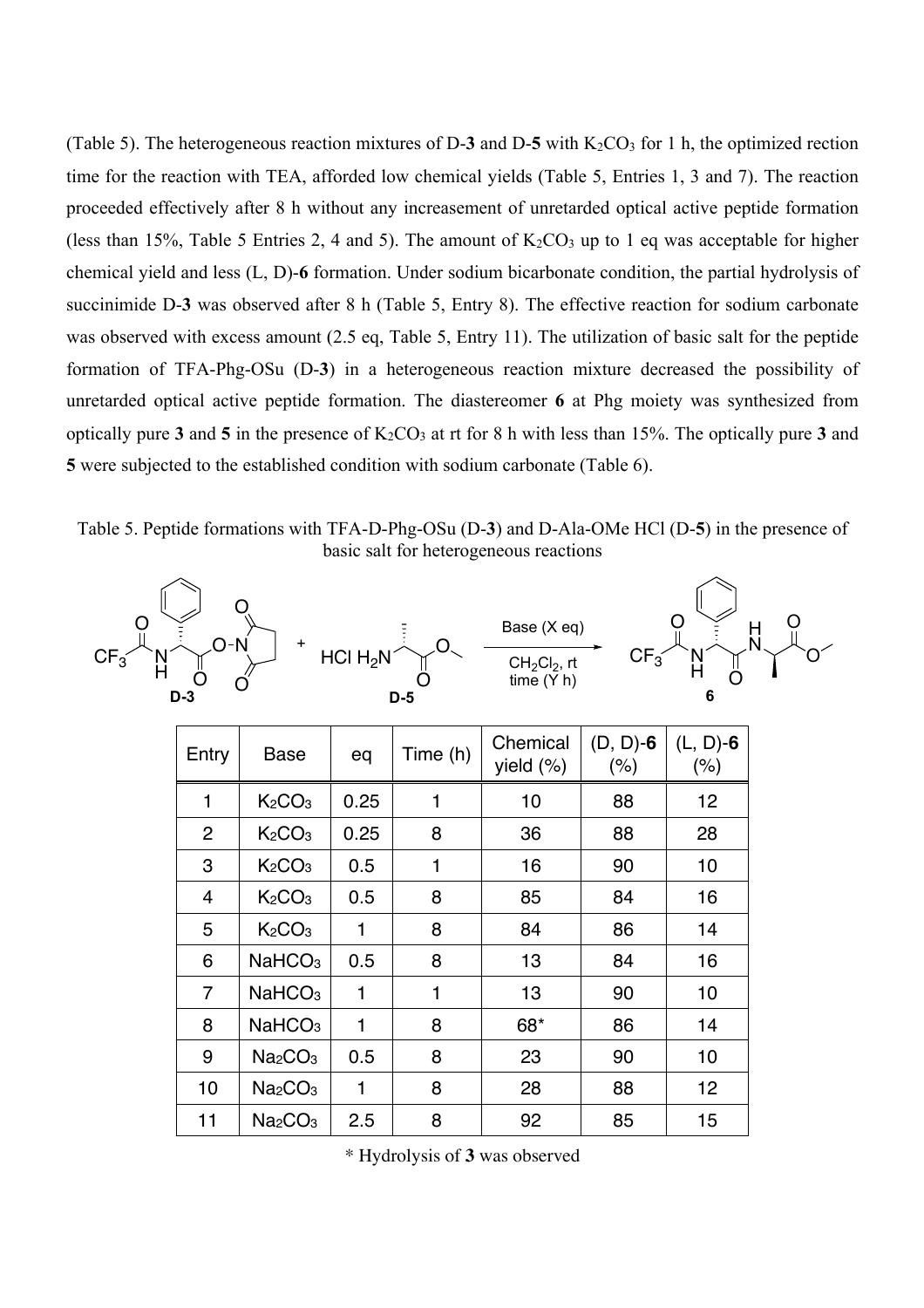Table 6. Peptide formations with optically pure TFA-Phg-OSu (**3**) and Ala-OMe·HCl (**5**) in the presence of sodium carbonate for heterogeneous reactions



The four optically pure diastereomer of TFA-Phg-Ala-OMe  $6$  were subjected to deprotection with  $K_2CO_3$ in aqueous methanol. The unretarded optical active counterpart of Phg-Ala **7**, which could be separatable by silica column chromatography, was observed to be less than 12% (Table 7).

Activation of the C-terminal of N-acyl-protected Phg was considered that the oxazolone formation with intramolecular manner might be preferred because the aromatic ring was connected at the α-position directly. N-Trifluoroacetyl protection is well known to prevent racemization via formation of oxazolone for common  $\alpha$ -amino acid.<sup>9</sup> But there are few reports for Phg derivatives. The unique structure of Phg promotes racemization during activation of the C-terminal even though N-trifluoroacetyl protection.

Table 7. Deprotection of TFA-Phg-Ala-OMe derivatives  $(6)$  with  $K_2CO_3$  in aqueous methanolic solution



| Entry          |                   | Phg-Ala 7 |           |        |              |  |
|----------------|-------------------|-----------|-----------|--------|--------------|--|
|                | TFA-Phg-Ala-OMe 6 |           | Yield (%) |        | Yield $(\%)$ |  |
|                | (D, D)            | (D, D)    | 62        | (L, D) | 9            |  |
| $\overline{2}$ | (D, L)            | (D, L)    | 63        | (L, L) | 12           |  |
| 3              | (L, L)            | (L, L)    | 70        | (D, L) | 11           |  |
|                | (L, D)            | (L, D)    | 68        | D, D)  |              |  |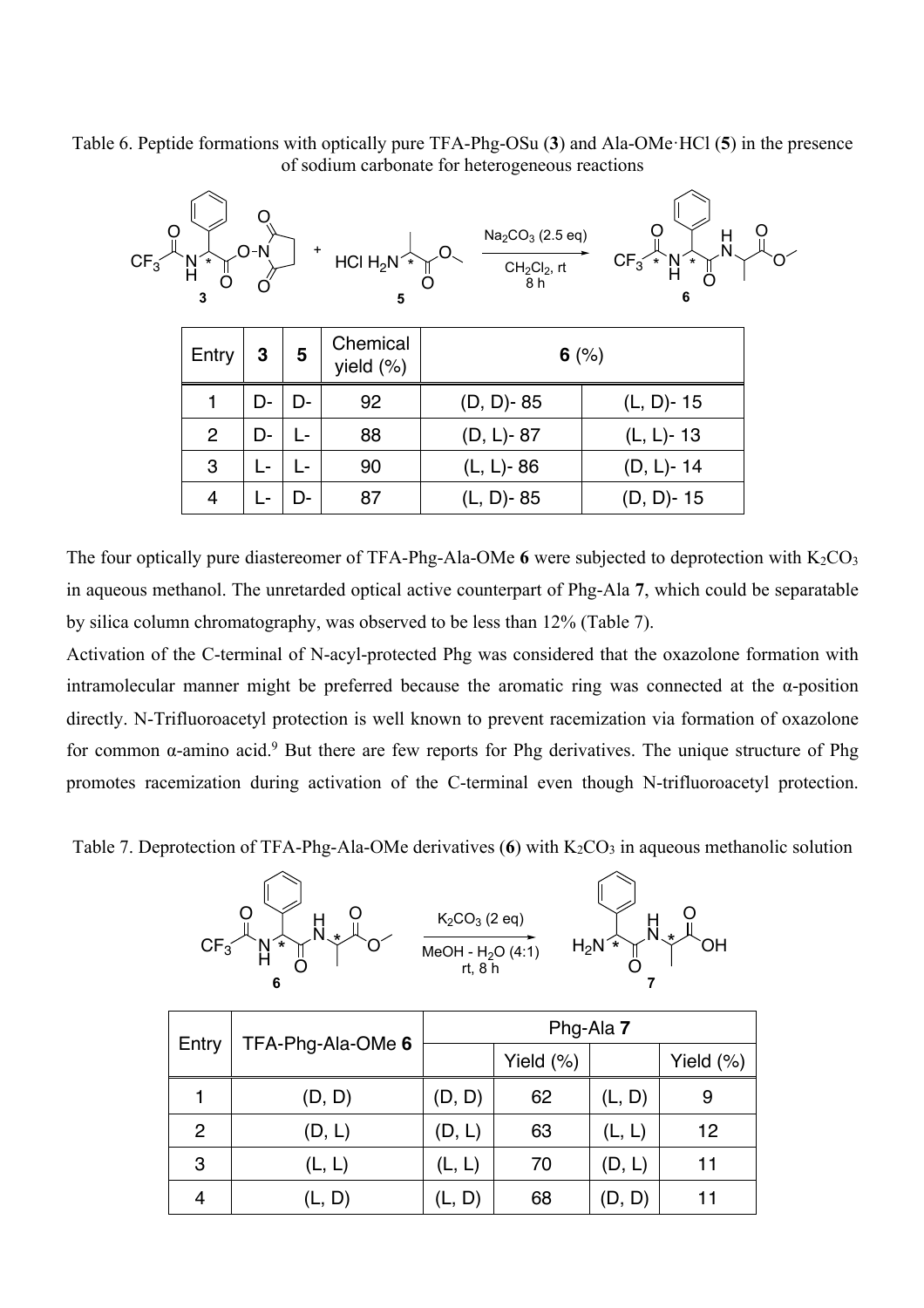The detailed analysis and minimum racemization of the Phg moiety in this study can contribute to the understanding in of the Phg peptide chemistry.

#### **EXPERIMENTAL**

*General Remarks.* All reagents used were of analytical grade. NMR spectra were measured by an EX 270 spectrometer (JEOL, Tokyo, Japan). Optical rotations were measured at 23 °C on a JASCO DIP370 polarimeter (JASCO, Tokyo, Japan). HRMS-ESI spectra were obtained with a Waters UPLC ESI-TOF mass spectrometer (Waters, Milford, CT, USA).

#### **2-Phenyl-2-(2,2,2-trifluoroacetamido)acetic acid (TFA-Phg-OH, 2)**

Triethylamine (8.30 mL, 59.5 mmol) was added to a suspension of optically pure phenylglycine (6.00 g, 39.7 mmol) in MeOH (66 mL) on ice. After stirring for 15 min, ethyl trifluoroacetate (6.14 mL, 51.6 mmol) was added. The suspension was turned to solution with stirring at rt for overnight. After concentration, the residue was dissolved in  $H_2O$  (100 mL) and acidified with concentrated HCl 4 mL, then extracted with EtOAc. The organic layer was washed with brine, dried by MgSO4, filtered, and concentrated with oil pump to afford a colorless solid.

**L-2**: 9.24 g (94 %),  $[\alpha]_D$  +171 (*c* 1.0, MeOH), HRMS-ESI ( $m/z$ ) [M+Na]<sup>+</sup> calcd for C<sub>10</sub>H<sub>8</sub>F<sub>3</sub>NO<sub>3</sub>Na<sup>+</sup> 270.0354, found 270.0368. **D-2**: 9.16 g (93 %), [α]D -171 (*c* 1.0, MeOH), HRMS-ESI ((*m/z*) [M+Na]+ calcd for C10H8F3NO3Na+ 270.0354, found 270.0368. 1 H-NMR (270 MHz, acetone-*d*6) δ: 8.97 (1H, s), 7.52 (2H, dd, *J* = 7.7, 1.8 Hz), 7.41 (3H, ddt, *J* = 17.0, 10.5, 3.7 Hz), 5.63 (1H, d, *J* = 7.3 Hz). 13C-NMR (67.5 MHz, acetone-*d*<sub>6</sub>) δ: 170.7, 157.3 (q, <sup>2</sup>*J<sub>CF</sub>* = 37.8 Hz), 136.2, 129.6, 129.5, 128.9, 116.9 (q, <sup>1</sup>*J<sub>CF</sub>* = 287.2 Hz), 57.7.

# **2,5-Dioxopyrrolidin-1-yl 2-phenyl-2-(2,2,2-trifluoroacetamido)acetate (TFA-Phg-OSu, 3) and 4-Phenyl-2-(trifluoromethyl)oxazol-5(2***H***)-one (4, oxazolone)**

To a solution of optically pure TFA-Phg-OH 2 (1.2 g,  $4.85$  mmol) in CH<sub>2</sub>Cl<sub>2</sub> (144 mL) was added *N*-hydroxysuccinimide (4.19 g, 36.4 mmol) and then WSCD·HCl (930.7 mg, 4.85 mmol) in CH<sub>2</sub>Cl<sub>2</sub> on ice. The suspension was turned to solution with stirring at rt for 1.5 h. The solution was concentrated before being diluted with CHCl<sub>3</sub> and washed with water, with brine, with a solution of 50 mM aqueous NaHCO<sub>3</sub> and brine. The organic layer was then dried over MgSO<sub>4</sub> and concentrated by rotary evaporation. The residue was washed with *n*-hexane to give **2** as colorless solid. The hexane soluble compound was concentrated to afford **4**<sup>9</sup> as pale yellow amorphous mass

**L-2**: 0.741g (46 %),  $[\alpha]_D$  +86 (c 1.0, CHCl<sub>3</sub>), HRMS-ESI ( $m/z$ ) [M+Na]<sup>+</sup> calcd for C<sub>14</sub>H<sub>11</sub>F<sub>3</sub>N<sub>2</sub>O<sub>5</sub>Na<sup>+</sup> 367.0518, found 367.0505. **D-2**: 0.859 g (53 %), [α]D -87 (c 1.0, CHCl3), HRMS-ESI (*m/z*) [M+Na]+ calcd for C14H11F3N2O5Na+ 367.0518, found 367.0515. 1 H-NMR (acetone-*d*6) δ: 9.52 (1H, s), 7.63 (2H, dd, *J* = 6.4, 2.8 Hz), 7.47 (3H, dd, *J* = 4.9, 1.6 Hz), 6.12 (1H, d, *J* = 7.6 Hz), 2.88 (4H, s), 13C-NMR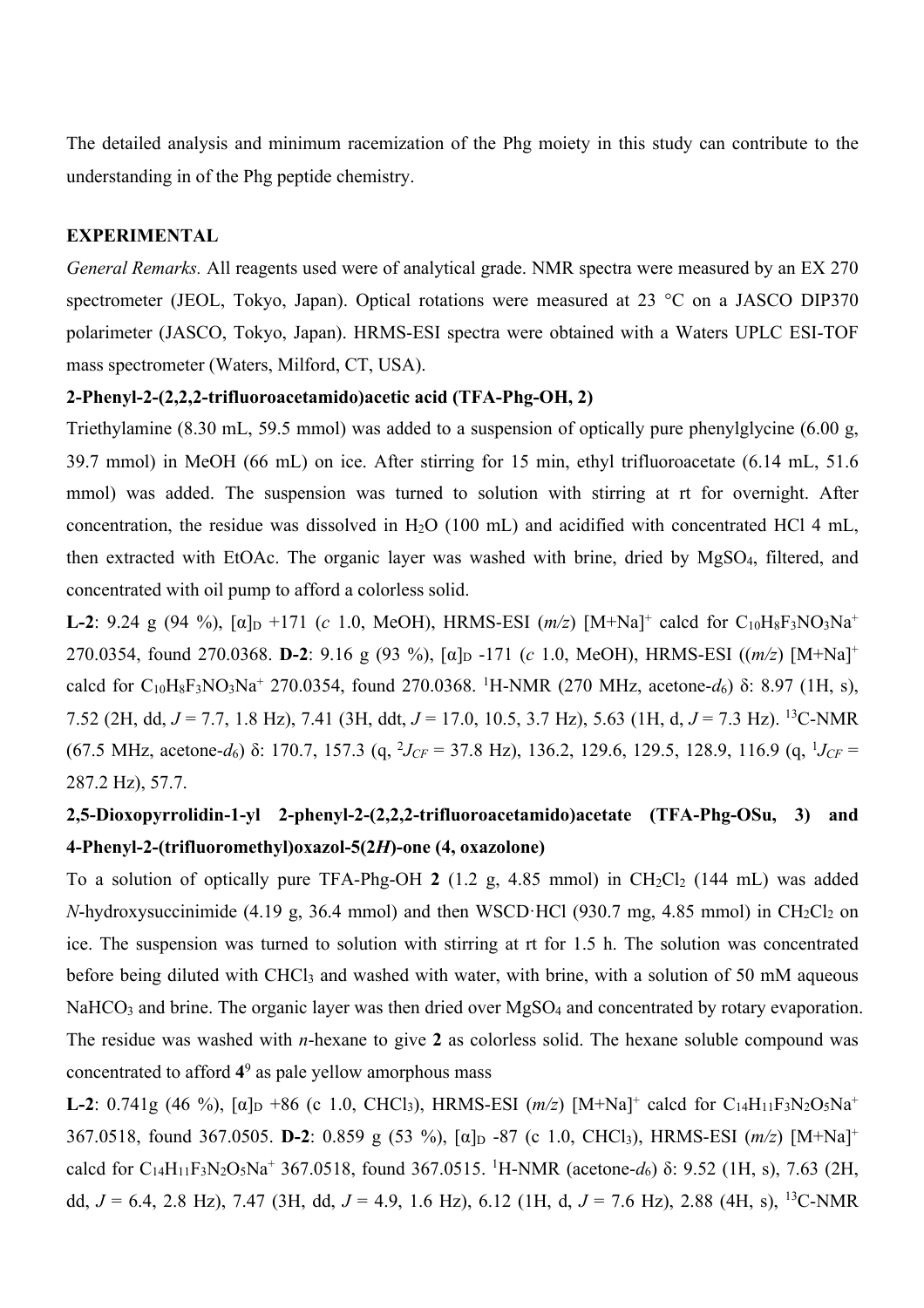(acetone-*d*<sub>6</sub>) δ: 170.0, 166.6, 157.5 (q, <sup>2</sup>*J<sub>CF</sub>* = 38.0 Hz), 134.0, 130.3, 129.8, 129.6, 116.8 (q, <sup>1</sup>*J<sub>CF</sub>* = 285.5 Hz), 56.0, 26.3. 4: 0.043 g (4%), HRMS-ESI ( $m/z$ ) [M+H]<sup>+</sup> calcd for C<sub>10</sub>H<sub>7</sub>F<sub>3</sub>NO<sub>2</sub><sup>+</sup> 230.0423, found 230.0445, <sup>1</sup> H-NMR (CDCl3) δ: 8.35 (2H, d, *J* = 7.3 Hz), 7.57 (1H, t, *J* = 7.4 Hz), 7.45 (2H, t, *J* = 7.4 Hz), 6.18 (1H, q,  $J = 4.1$  Hz), <sup>13</sup>C-NMR (CDCl<sub>3</sub>) δ: 162.7, 160.6, 133.9, 129.1, 129.0, 127.2, 120.4 (q, <sup>1</sup> $J_{CF}$  = 282.1 Hz), 92.3 (q, 2 *JCF* = 35.2 Hz)

### **Hydrolysis of TFA-Phg-OSu 3 (as 1)**

TFA-Phg-OSu **3** (83.6 mg, 0.25 mmol) was added 6 M HCl (1 mL). The suspension was heated at 80 ℃ for 6 h. After concentration, the residue was subjected to column chromatography (MeCN : MeOH :  $H_2O$  $= 4 : 1 : 1$ ) to give colorless solid. From L-3: 0.044 g (46 %),  $\alpha \ln 155$  (c 1, 1M HCl). From D-3: 0.046 g (53 %),  $\lceil \alpha \rceil_{\text{D}}$  -156 (c 1, 1M HCl).

#### **Methyl (2-phenyl-2-(2,2,2-trifluoroacetamido)acetyl)alaninate (TFA-Phg-Ala-OMe) 6**

# A) TEA method

Triethylamine (0.141 mL, 1.01 mmol) was added to a suspension of optically pure D-Ala-OMe·HCl D-**5** (338.8 mg, 2.43 mmol) in CH2Cl2 (30 mL). After stirring for 10 min, a solution of TFA-D-Phg-OSu **3** (700.0 mg, 2.02 mmol) in CH<sub>2</sub>Cl<sub>2</sub> (60 mL) and then WSCD·HCl (387.8 mg, 2.02 mmol) in CH<sub>2</sub>Cl<sub>2</sub> (30 mL) were added on ice. The suspension was turned to solution with stirring at rt for 1 h. The solvent was removed by rotary evaporation and purified by column chromatography (EtOAc: hexane =1:3, then  $CHCl<sub>3</sub>$ : MeOH=15 : 1) to afford (D, D)-6 (222.2 mg) and (L, D)-6 (39.0 mg) as colorless solid.

B) Na2CO3 method

Na2CO3 (119.0 mg, 1.1 mmol) was added to a suspension of optically pure Ala-OMe·HCl **5** (75.0 mg, 0.54 mmol) in CH<sub>2</sub>Cl<sub>2</sub> (7 mL). After the reaction mixture was stirred at rt for 10 min, a solution of optically pure TFA-Phg-OSu  $3(155.0 \text{ mg}, 0.45 \text{ mmol})$  in  $CH_2Cl_2(20 \text{ mL})$  on ice. The suspension was stirred at rt for 8 h. The solvent was removed by rotary evaporation and purified by column chromatography (EtOAc: hexane =1:3, then CHCl3: MeOH=15: 1) to afford **6** as colorless solid.

D-**3** + D-**5**; (D, D)-**6** (117.1 mg), (L, D)-**6** (20.5 mg)

D-**3** + L-**5**; (D, L)-**6** (111.8 mg), (L, D)-**6** (19.8 mg)

L-**3** + L-**5**; (L, L)-**6** (115.7 mg), (D, L)-**6** (18.8 mg)

L-**3** + D-**5**; (L, D)-**6** (111.0 mg), (L, D)-**6** (19.5 mg)

Methyl ((*R*)-2-phenyl-2-(2,2,2-trifluoroacetamido)acetyl)-D-alaninate (TFA-D-Phg-D-Ala-OMe, (**D, D)-6**): [ $\alpha$ ]<sub>D</sub> -139 (c 1, CHCl<sub>3</sub>), HRMS-ESI ( $m/z$ ) [M+H]<sup>+</sup> calcd for C<sub>14</sub>H<sub>16</sub>F<sub>3</sub>N<sub>2</sub>O<sub>4</sub><sup>+</sup> 333.1057, found 333.1086, 1 H-NMR (CDCl3) δ: 7.40 (5H, s), 5.41 (1H, d, *J* = 6.6 Hz), 4.58-4.48 (1H, m), 3.69 (3H, s), 1.43 (3H, d, *J* = 7.3 Hz), <sup>13</sup>C-NMR (acetone-*d*<sub>6</sub>) δ: 173.1, 168.8, 156.9 (q, <sup>2</sup>*J<sub>CF</sub>* = 37.4 Hz), 137.4, 129.4, 129.2, 128.9, 116.9 (q, 1 *JCF* = 288 Hz), 57.6, 52.4, 49.2, 17.5.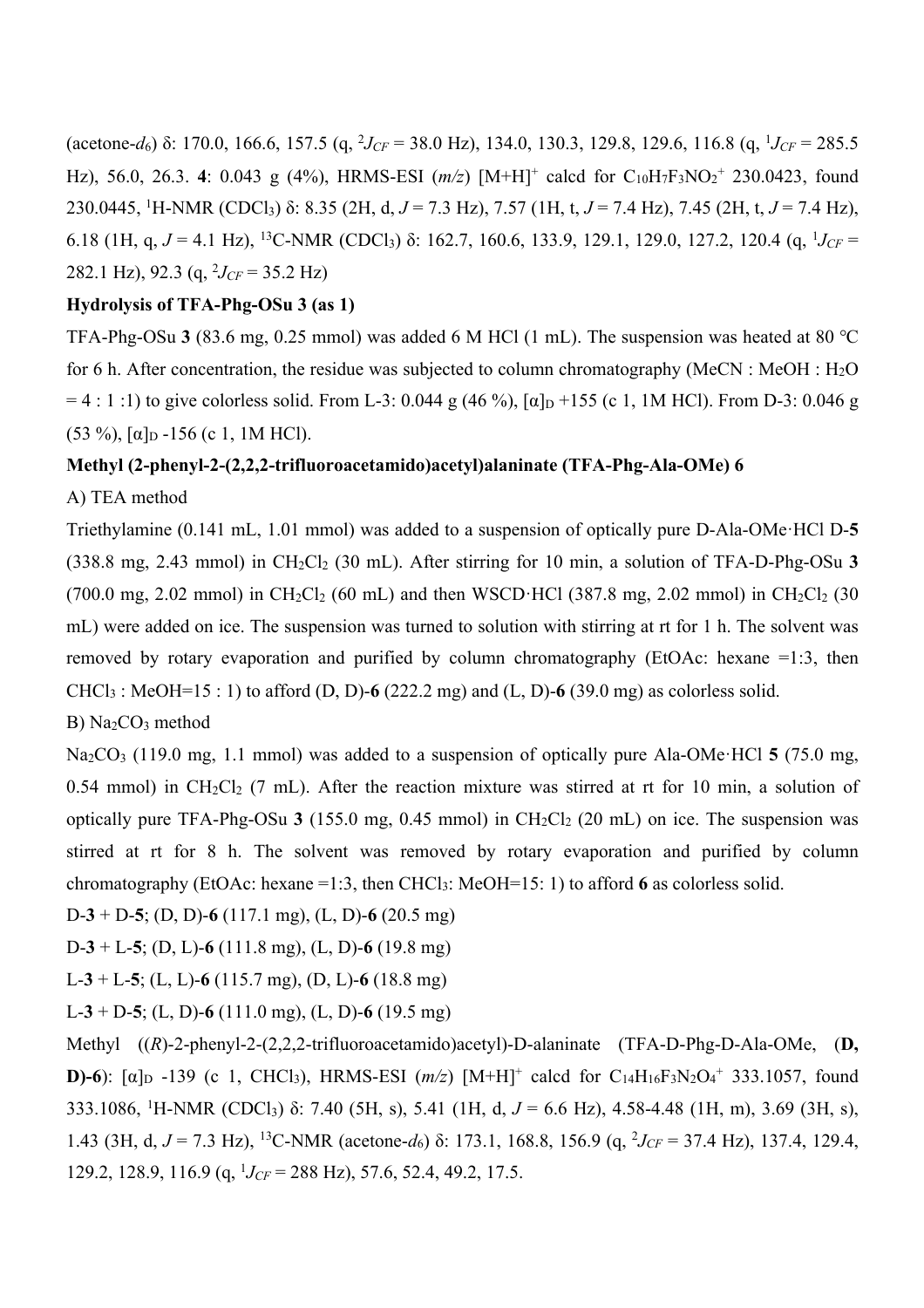Methyl ((*S*)-2-phenyl-2-(2,2,2-trifluoroacetamido)acetyl)-L-alaninate (TFA-L-Phg-L-Ala-OMe, **(L, L**)-6): [ $\alpha$ ]<sub>D</sub> +132 (c 1, CHCl<sub>3</sub>), HRMS-ESI ( $m/z$ ) [M+H]<sup>+</sup> calcd for C<sub>14</sub>H<sub>16</sub>F<sub>3</sub>N<sub>2</sub>O<sub>4</sub><sup>+</sup> 333.1057, found 333.1075, 1 H-NMR (CDCl3) δ: 7.40 (5H, s), 5.41 (1H, d, *J* = 6.3 Hz), 4.58-4.48 (1H, m), 3.69 (3H, s), 1.43 (3H, d, *J* = 7.3 Hz)., <sup>13</sup>C-NMR (acetone-*d*<sub>6</sub>) δ: 173.1, 168.8, 156.9 (q, <sup>2</sup>*J<sub>CF</sub>* = 37.1 Hz), 137.4, 129.4, 129.2, 128.9, 116.9 (q, 1 *JCF* = 288 Hz), 57.6, 52.2, 49.2, 17.5.

Methyl ((*R*)-2-phenyl-2-(2,2,2-trifluoroacetamido)acetyl)-L-alaninate (TFA-D-Phg-L-Ala-OMe, (**D, L)-6**): [ $\alpha$ ]<sub>D</sub> -113 (c 1, CHCl<sub>3</sub>), HRMS-ESI ( $m/z$ ) [M+H]<sup>+</sup> calcd for C<sub>14</sub>H<sub>16</sub>F<sub>3</sub>N<sub>2</sub>O<sub>4</sub><sup>+</sup> 333.1057, found 333.1032, <sup>1</sup> H-NMR (CDCl3) δ: 7.39 (5H, s), 5.41 (1H, d, *J* = 6.3 Hz), 4.63-4.53 (1H, m), 3.76 (3H, s), 1.30 (3H, d, *J* = 7.3 Hz), <sup>13</sup>C-NMR (acetone-*d*<sub>6</sub>) δ: 173.2, 169.0, 156.8 (q, <sup>2</sup>*J<sub>CF</sub>* = 37.2 Hz), 137.8, 129.5, 129.3, 128.6, 116.9 (q, 1 *JCF* = 287 Hz), 57.8, 52.4, 49.2, 17.5.

Methyl ((*S*)-2-phenyl-2-(2,2,2-trifluoroacetamido)acetyl)-D-alaninate (TFA-L-Phg-D-Ala-OMe, (**L, D)-6**): [ $\alpha$ ]<sub>D</sub> +122 (c 1, CHCl<sub>3</sub>), HRMS-ESI ( $m/z$ ) [M+H]<sup>+</sup> calcd for C<sub>14</sub>H<sub>16</sub>F<sub>3</sub>N<sub>2</sub>O<sub>4</sub><sup>+</sup> 333.1057, found 333.1030, <sup>1</sup> H-NMR (CDCl3) δ: 7.38 (5H, s), 5.46 (1H, d, *J* = 6.6 Hz), 4.62-4.51 (1H, m), 3.76 (3H, s), 1.30 (3H, d, *J* = 7.3 Hz), <sup>13</sup>C-NMR (acetone-*d*<sub>6</sub>) δ: 173.2, 169.1, 156.8 (q, <sup>2</sup>*J<sub>CF</sub>* = 37.2 Hz), 137.8, 129.5, 129.3, 128.6, 116.9 (q, 1 *JCF* = 287 Hz), 57.8, 52.4, 49.2, 17.5.

# **(2-Amino-2-phenylacetyl)alanine (Phg-Ala) 7**

 $K_2CO_3$  (110.6 mg, 0.80 mmol) in  $H_2O$  (0.8 mL) was added to a suspension of optically pure TFA-Phg-Ala-OMe **6** (132.9 mg, 0.4 mmol) in MeOH (3.2 mL). After stirring at rt for 8 h, the solvent was removed by rotary evaporation and  $D_2O$  was added. The supernatant was concentrated and purified by column chromatography (MeCN : MeOH :  $H_2O = 4 : 1 : 0.55$ ) to give colorless solid.

 $((R)$ -2-Amino-2-phenylacetyl)-D-alanine (D-Phg-D-Ala, **(D, D)-7**):  $[\alpha]_D$ -82 (c 1, 2.5M HCl), HRMS-ESI  $(m/z)$  [M+H]<sup>+</sup> calcd for C<sub>11</sub>H<sub>15</sub>N<sub>2</sub>O<sub>3</sub><sup>+</sup> 233.1077, found 233.1095, <sup>1</sup>H-NMR (D<sub>2</sub>O) δ: 7.38 (5H, s), 5.01 (s, 1H), 4.16 (1H, q, *J* = 7.0 Hz), 1.20 (4H, d, *J* = 7.3 Hz), 13C-NMR (D2O) δ: 178.0, 168.5, 132.4, 131.0, 130.2, 128.9, 57.1, 50.7, 17.5.

 $((S)-2-Amino-2-phenylacetyl)-L-alanine (L-Phg-L-Ala, (L, L)-7):  $[\alpha]_D +48$  (c 1, 2.5M HCl), HRMS-ESI$ (*m/z*) [M+H]<sup>+</sup> calcd for C<sub>11</sub>H<sub>15</sub>N<sub>2</sub>O<sub>3</sub><sup>+</sup> 233.1077, found 233.1088, <sup>1</sup>H-NMR (D<sub>2</sub>O) δ: 7.37 (5H, s), 5.00 (s, 1H), 4.17 (1H, q, *J* = 7.3 Hz), 1.21 (3H, d, *J* = 7.3 Hz). 13C-NMR (D2O) δ: 177.9, 168.5, 132.4, 131.0, 130.2, 128.9, 57.1, 50.7, 16.9.

 $((R)$ -2-Amino-2-phenylacetyl)-L-alanine (D-Phg-L-Ala, (D, L)-7):  $[\alpha]_D$ -71 (c 1, 2.5M HCl), HRMS-ESI ( $m/z$ ) [M+H]<sup>+</sup> calcd for C<sub>11</sub>H<sub>15</sub>N<sub>2</sub>O<sub>3</sub><sup>+</sup> 233.1077, found 233.1056, <sup>1</sup>H-NMR (D<sub>2</sub>O) δ: 7.36 (5H, s), 5.00 (1H, s), 4.00 (1H, q,  $J = 7.5$  Hz), 1.10 (3H, d,  $J = 7.3$  Hz), <sup>13</sup>C-NMR (D<sub>2</sub>O) δ: 180.2, 168.4, 132.7, 131.0, 130.3, 128.5, 57.2, 51.9, 17.4.

 $((S)-2-Amino-2-phenylacetyl)-D-alanine (L-Phg-D-Ala, (L, D)-7):  $[\alpha]_D +104$  (c 1, 2.5M HCl),$ HRMS-ESI  $(m/z)$  [M+H]<sup>+</sup> calcd for C<sub>11</sub>H<sub>15</sub>N<sub>2</sub>O<sub>3</sub><sup>+</sup> 233.1077, found 233.1068, <sup>1</sup>H-NMR (D<sub>2</sub>O) δ: 7.33 (5H,